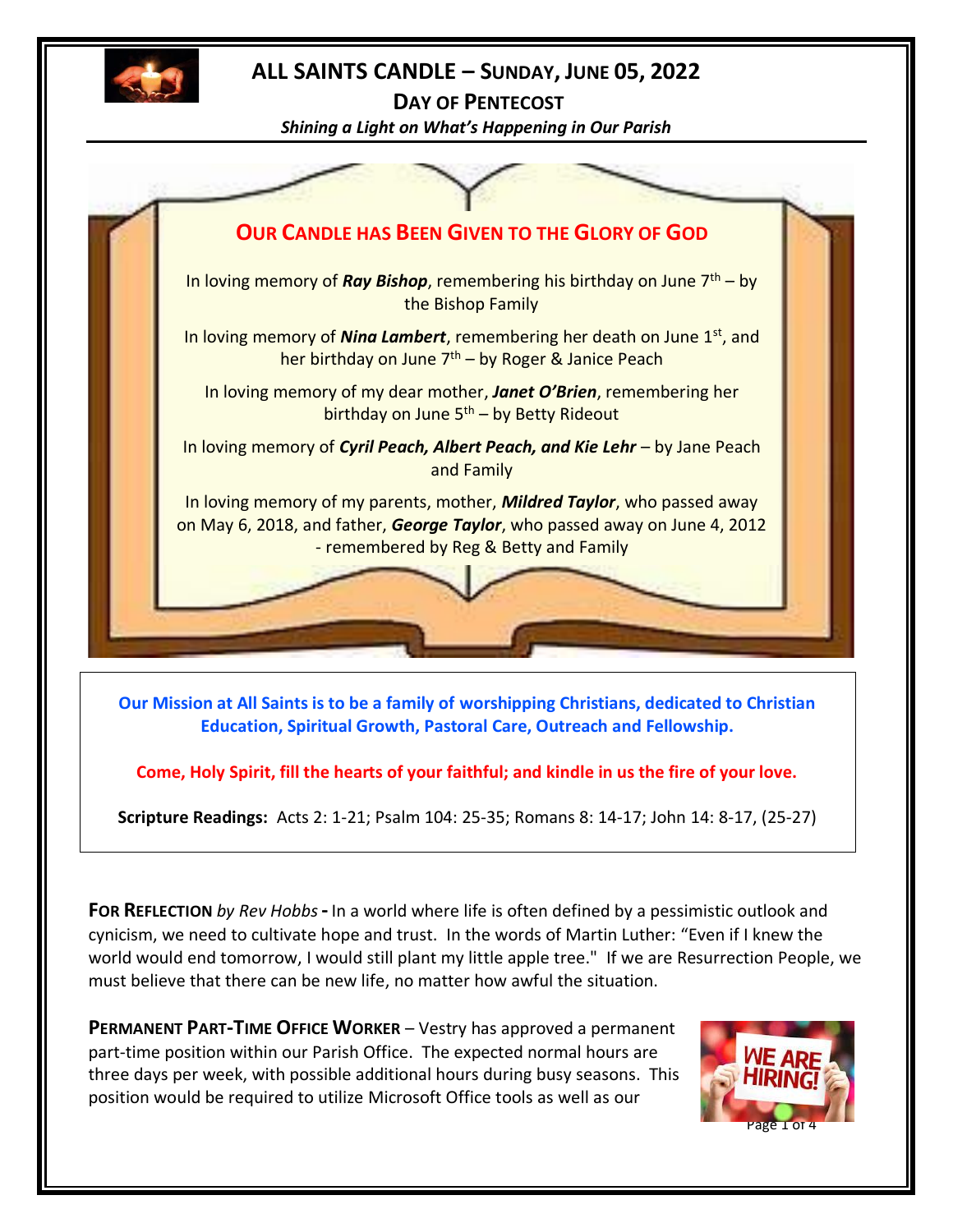PowerChurch parish management system, which entails various data entry tasks, bill payments, offertory input, and payroll. It also entails providing professional counter service and timely email correspondence management with our congregation and business clientele, and works closely through our Church Wardens in the performance of all duties. We are accepting resumes at our office, or they may be emailed to *office@allsaintsparish.ca</u>. The deadline for applications is June 3<sup>rd</sup>, with a target start date of June 20th* .



**CELEBRATE THE BIRTHDAY OF THE CHRISTIAN CHURCH** - Come help us celebrate the Birthday of the Christian Church on **Pentecost Sunday, June 5, 2022**. We ask people to come to Church wearing red if they wish. There will be a procession around the Church, as well as some fun activities for the Children.

**FATHER'S DAY MEMORIALS –** We are inviting all who would like to place Memoriams in our annual **Father's Day Memorial Booklet** to get them to us by end of day on June 16<sup>th</sup>. To place your memoriam simply call our Parish Office at 834-4501, or send us an email at [office@allsaintsparish.ca.](mailto:office@allsaintsparish.ca) A digital version of this booklet will also be made available on our website. We once again would like to thank you for your continued support.



**OPEN MIC NIGHT** - Our next Open Mic will be held on Saturday, June 11<sup>th</sup>, with the doors opening at 7:00pm, and the music starting at 7:30pm. The cover charge at the door is only \$5, and that includes a door prize. There will be one lot of tickets sold during the break. Also, there will be a canteen service available. Please come along to entertain or be entertained by some fabulous local musicians. Everyone is welcome, so please pass this along to family and friends - it makes for a great evening out. For more information, call Sandra at 240-2114.

**LUNCHEON AND CARD GAME -** All Saints Parish Ways and Means Committee are hosting a Luncheon and Card Game on Tuesday, June 14<sup>th</sup>, starting at noon. The meal will consist of an Open Face Turkey Sandwich, along with dessert, tea, or coffee. The cost for the meal is only \$15, and the cost for the game of cards is \$5. Everyone welcome!! For more information call Sandra 240-2114

## **ITALIAN NIGHT CELEBRATION – SPONSORED BY THE TEA ROOM**



On Friday, June 24<sup>th</sup>, starting at 7:00pm, our Tea Room is hosting an Italian Night Celebration, consisting of a homemade Italian Dinner, followed by music and a dance. Tickets are only \$30, and limited to 150 people. There's a door prize, and a 50/50 draw during the evening. Please call our office at 834-4501, or contact Enid at 682-9367, or Aura at 682-3775 to get your

tickets. Don't miss out on this wonderful opportunity for a great night out.

**SUNDAY SCHOOL EVERY SUNDAY -** We are extremely pleased with the growing participation in our children's Sunday School Program. Each Sunday morning children of all ages get invited into our Chapel for Sunday school activities while parents, grandparents and friends continue to celebrate the morning Eucharist. What a wonderful way for families to worship together.



*THE CANDLE* – All Saints CBS – June 05, 2022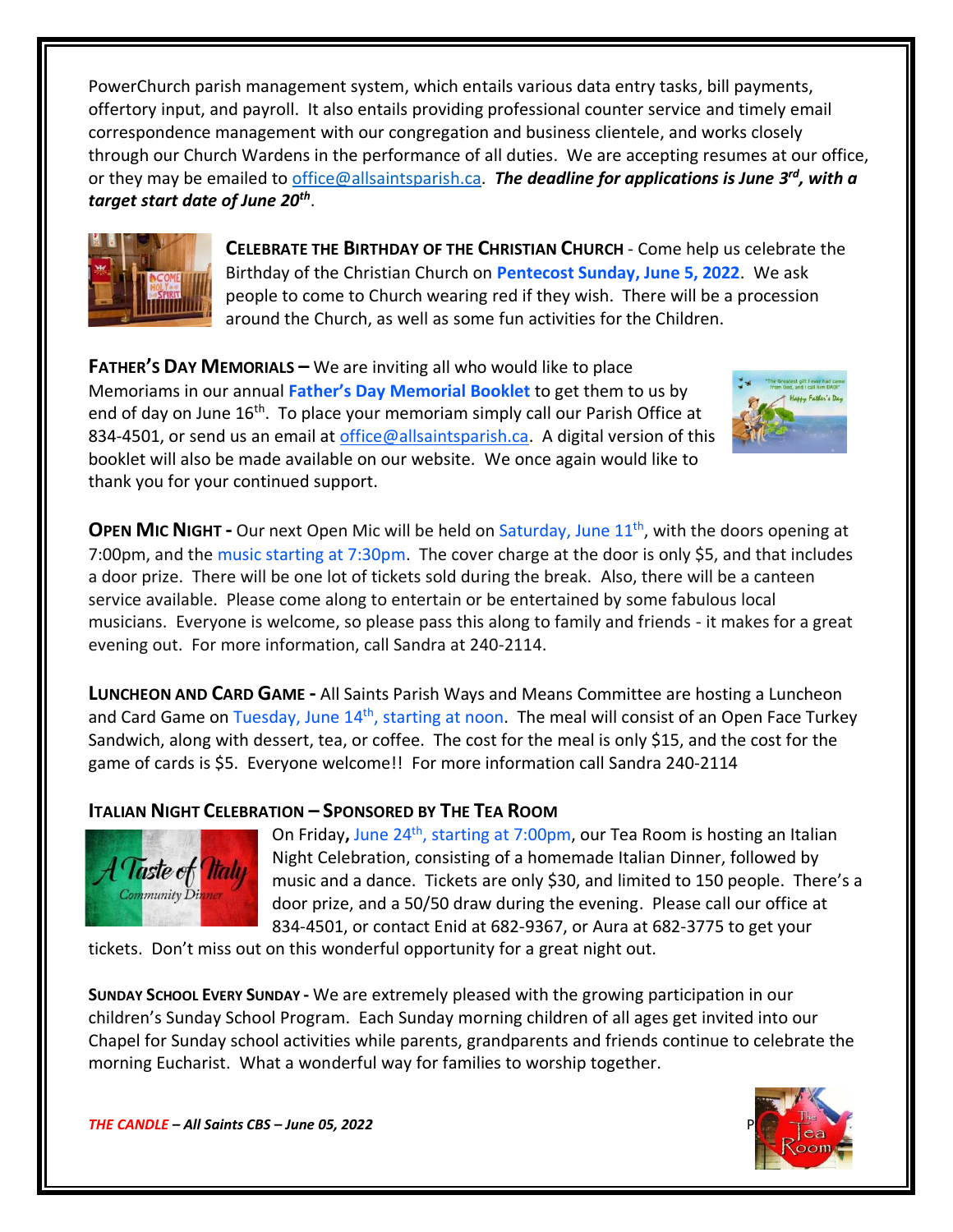**ALL SAINTS TEA ROOM –** We invite you to join us each Wednesday at noon for some great food, fun, and fellowship. This week's menu is *sausage and potatoes*. If you have any questions, please contact Enid Haines at 682-9367, or Aura at 682-3775.

**ELECTRONIC ROADSIDE BULLETIN BOARD –** All Saints is very active in our community and beyond, and it is important that we reach as many people as possible. Our list of mission work is very extensive: Liturgical Services, Mission & Outreach, our weekly Tea Room fellowship, our various fundraising activities including Take-Out Dinners and Craft Fairs, Catering, Hall Rentals, as well as community service events such as Blood Donor Clinics, Flu Shot Clinics, COVID vaccination clinics, and the list goes on. And there is also the opportunity for a new revenue stream by selling public advertisement space. To date we have collected \$3,495 towards an 'expected target' of \$15,000 to \$20,000 (price to be finalized over the coming weeks.). We welcome your generous support, and we will soon begin providing weekly donation updates in *The Candle*.



**PWRDF - UKRAINE EFFORT –** Ever since the war in Ukraine began on February 24, over five million Ukrainians have been forced to flee their country for safety. You can help PWRDF to support Ukrainians with your donations, either by dropping it in our collection plate or our secure dropbox, or by eTransfer to [donations@allsaintsparish.ca.](mailto:donations@allsaintsparish.ca) Please be sure to indicate to us that it is for Ukraine.

**CONSIDER JOINING ONE OF OUR MINISTERIAL TEAMS –** We are looking to resurrect or expand the following Teams, so whatever your skillset or interests include, please consider: *Altar Guild, Eucharist Assistant, Funeral Reception, Lectern Reader, Liturgical Planner, Offertory Counter, Server (must be confirmed), Sides Person, Greeter, ACW, Men's Fellowship, and many more.* Simply call our Office at 834-4501 or email us at [office@allsaintsparish.ca,](mailto:office@allsaintsparish.ca) or complete our [online form.](http://allsaintsparish.ca/covid-pre-registration-form_2)

**PARISH HALL IS AVAILABLE FOR ALL RENTALS –** Just a reminder that our Parish Hall boasts excellent facilities to host Baby Showers, Bridal Showers, Weddings, Business Meetings, Community Groups, or any other organizations needing a place to meet. We encourage you to pass this on to family, friends, and co-workers and any organization that you feel could use our facilities. To place your booking, please call our Office at 834-4501, or via email at office@allsaintsparish.ca



**DO WE HAVE YOUR EMAIL ADDRESS? -** If we do not already have your email address on file, and you would like to have the digital version sent directly to your smartphone, tablet or computer, please email it to [communications@allsaintsparish.ca](mailto:communications@allsaintsparish.ca?subject=eMail%20Address%20Update)

**SPONSOR 'THE CANDLE' –** To remember a loved one or to make a special thank offering, we invite to prominently place your notice within the Bible graphic at the top of this weekly bulletin**.** Your kind donation of \$25 would be greatly appreciated. Additionally, we could also provide a full backpage



so that you might remember them with a photo and a memorial verse, and your kind donation of \$50 would be greatly appreciated. A paper copy of '*THE CANDLE*' is distributed at all Sunday services, and a digital copy is permanently available on our Parish website a[t allsaintsparish.ca](http://allsaintsparish.ca/thecandle.html)